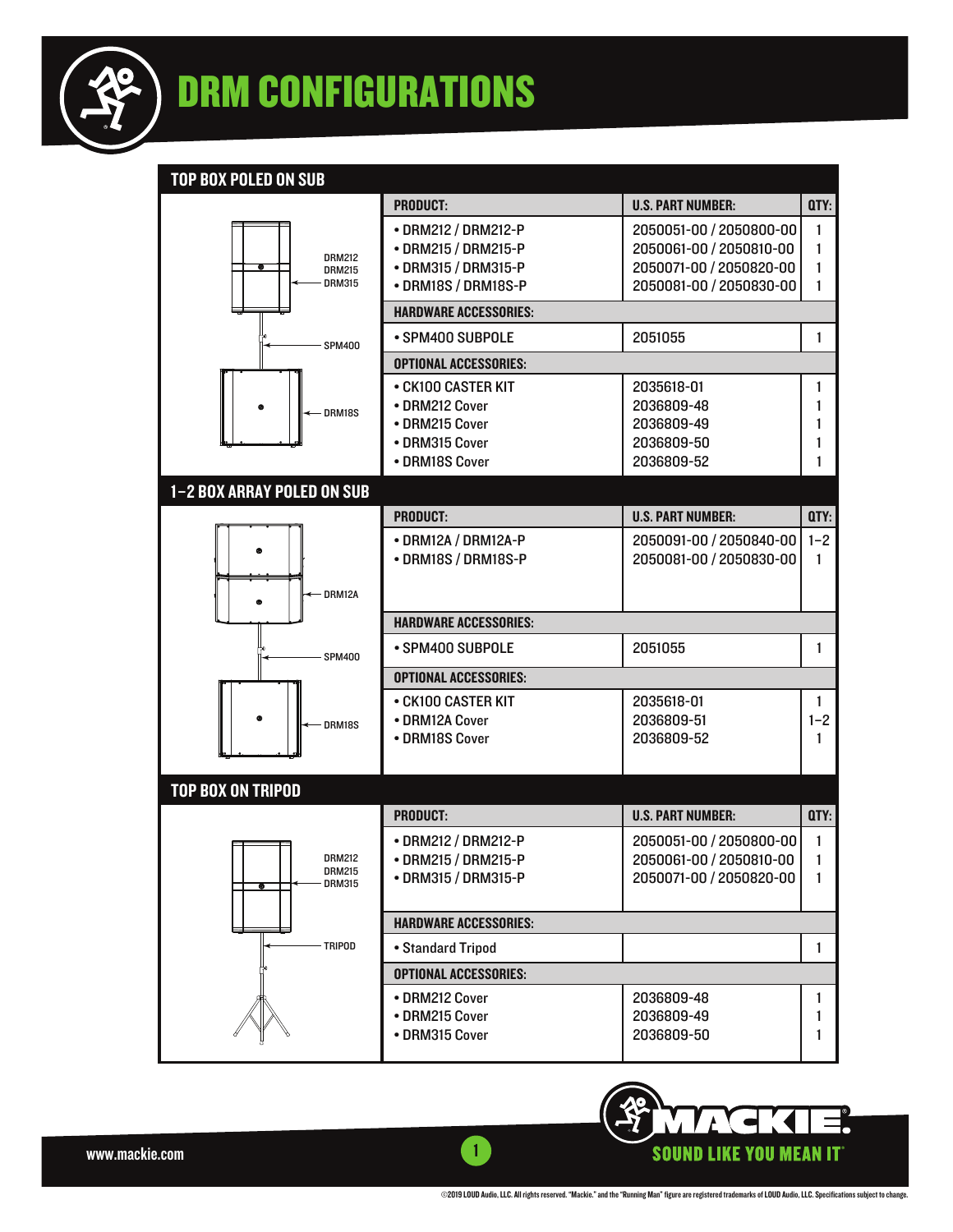

## DRM CONFIGURATIONS

1–2 BOX ARRAY ON TRIPOD

| I-Z BUA AKKAT UN TKIPUD     | <b>PRODUCT:</b>              | <b>U.S. PART NUMBER:</b> | QTY:    |
|-----------------------------|------------------------------|--------------------------|---------|
|                             |                              | 2050091-00 / 2050840-00  | $1 - 2$ |
|                             | • DRM12A / DRM12A-P          |                          |         |
|                             |                              |                          |         |
| DRM12A                      |                              |                          |         |
|                             | <b>HARDWARE ACCESSORIES:</b> |                          |         |
|                             | • Standard Tripod            |                          | 1       |
| <b>TRIPOD</b>               | <b>OPTIONAL ACCESSORIES:</b> |                          |         |
|                             | • DRM12A Cover               | 2036809-51               | $1 - 2$ |
|                             |                              |                          |         |
|                             |                              |                          |         |
|                             |                              |                          |         |
|                             |                              |                          |         |
| <b>GROUNDSTACK</b>          |                              |                          |         |
| DRM12A                      | <b>PRODUCT:</b>              | <b>U.S. PART NUMBER:</b> | QTY:    |
|                             | • DRM12A / DRM12A-P          | 2050091-00 / 2050840-00  | $1 - 3$ |
|                             |                              |                          |         |
|                             |                              |                          |         |
|                             | <b>HARDWARE ACCESSORIES:</b> |                          |         |
|                             | • FB100 Flybar Kit           | 2050041                  | 1       |
|                             | <b>OPTIONAL ACCESSORIES:</b> |                          |         |
|                             | • DRM12A Cover               | 2036809-51               | $1 - 3$ |
|                             |                              |                          |         |
| <b>FB100</b>                |                              |                          |         |
|                             |                              |                          |         |
| <b>GROUNDSTACK WITH SUB</b> |                              |                          |         |
| DRM12A                      | <b>PRODUCT:</b>              | <b>U.S. PART NUMBER:</b> | QTY:    |
|                             | • DRM12A / DRM12A-P          | 2050091-00 / 2050840-00  | $1-3$   |
|                             | • DRM18S / DRM18S-P          | 2050081-00 / 2050830-00  | 1       |
|                             |                              |                          |         |
|                             |                              |                          |         |
| ٠                           | <b>HARDWARE ACCESSORIES:</b> |                          |         |
| ₽                           | • FKDRM18S FLYWARE KIT       | 2051056                  | 1       |
|                             | <b>OPTIONAL ACCESSORIES:</b> |                          |         |
|                             | • CK100 CASTER KIT           | 2035618-01               | 1       |
|                             | • DRM12A Cover               | 2036809-51               | $1 - 3$ |
| <b>FKDRM18S</b>             | • DRM18S Cover               | 2036809-52               | 1       |

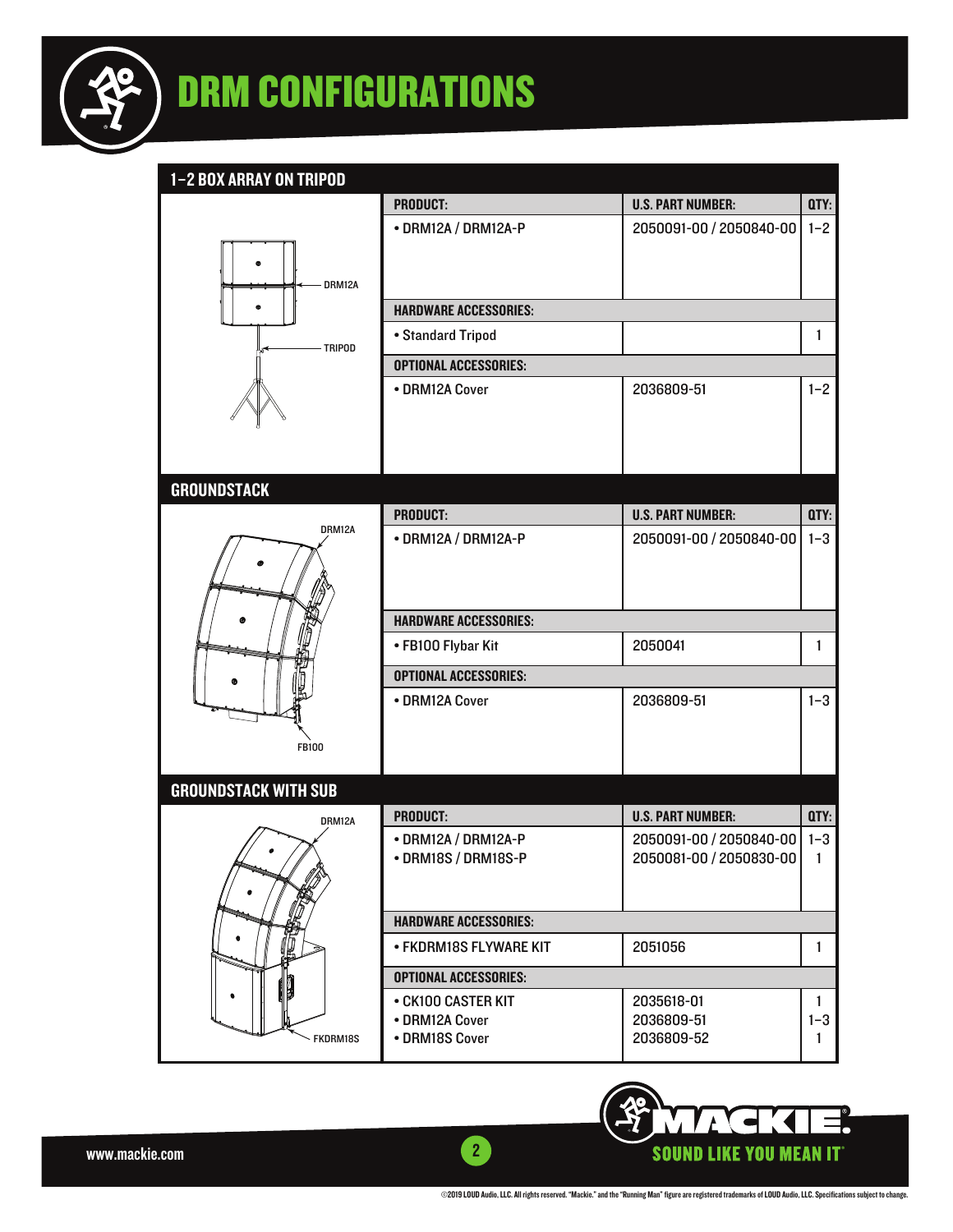

# DRM CONFIGURATIONS

1–4 BOX ARRAY

| 1-4 BUX ARRAY                  |                                              |                          |              |
|--------------------------------|----------------------------------------------|--------------------------|--------------|
| <b>FB100</b>                   | <b>PRODUCT:</b>                              | <b>U.S. PART NUMBER:</b> | QTY:         |
|                                | • DRM12A / DRM12A-P                          | 2050091-00 / 2050840-00  | $1 - 4$      |
|                                |                                              |                          |              |
|                                |                                              |                          |              |
|                                |                                              |                          |              |
|                                | <b>HARDWARE ACCESSORIES:</b>                 |                          |              |
|                                | • FB100 Flybar Kit                           | 2050041                  | 1            |
|                                | <b>OPTIONAL ACCESSORIES:</b>                 |                          |              |
|                                | • DRM12A Cover                               | 2036809-51               | $1 - 4$      |
|                                |                                              |                          |              |
| DRM12A                         |                                              |                          |              |
|                                |                                              |                          |              |
| 1-4 BOX ARRAY WITH 1-2 SUBS    |                                              |                          |              |
|                                | <b>PRODUCT:</b>                              | <b>U.S. PART NUMBER:</b> | QTY:         |
| FB100                          | • DRM12A / DRM12A-P                          | 2050091-00 / 2050840-00  | $1 - 4$      |
| FKDRM18S                       | • DRM18S / DRM18S-P                          | 2050081-00 / 2050830-00  | $1 - 2$      |
|                                |                                              |                          |              |
|                                |                                              |                          |              |
|                                | <b>HARDWARE ACCESSORIES:</b>                 |                          |              |
|                                | • FB100 Flybar Kit<br>• FKDRM18S FLYWARE KIT | 2050041<br>2051056       | 1<br>$1 - 2$ |
| DRM12A                         |                                              |                          |              |
|                                | <b>OPTIONAL ACCESSORIES:</b>                 |                          |              |
|                                | • DRM12A Cover                               | 2036809-51               | $1 - 4$      |
|                                | • DRM18S Cover<br>• CK100 CASTER KIT         | 2036809-52<br>2035618-01 | $1 - 2$<br>1 |
|                                |                                              |                          |              |
| <b>TOP BOX FLOWN VERTICAL</b>  |                                              |                          |              |
|                                | <b>PRODUCT:</b>                              | <b>U.S. PART NUMBER:</b> | QTY:         |
|                                | • DRM212 / DRM212-P                          | 2050051-00 / 2050800-00  | $\mathbf{1}$ |
| PA-A2                          | • DRM215 / DRM215-P                          | 2050061-00 / 2050810-00  | 1            |
| ē.                             | • DRM315 / DRM315-P                          | 2050071-00 / 2050820-00  | $\mathbf{1}$ |
|                                | <b>HARDWARE ACCESSORIES:</b>                 |                          |              |
| V                              | • PA-A2 EYEBOLT KIT (4 PER)                  | 0028272                  | 1            |
| <b>DRM2I2-</b>                 |                                              |                          |              |
| <b>DRM215</b><br><b>DRM315</b> | <b>OPTIONAL ACCESSORIES:</b>                 |                          |              |
|                                | • DRM212 Cover                               | 2036809-48               | 1            |
|                                | • DRM215 Cover<br>• DRM315 Cover             | 2036809-49<br>2036809-50 | 1<br>1       |
|                                |                                              |                          |              |



www.mackie.com 3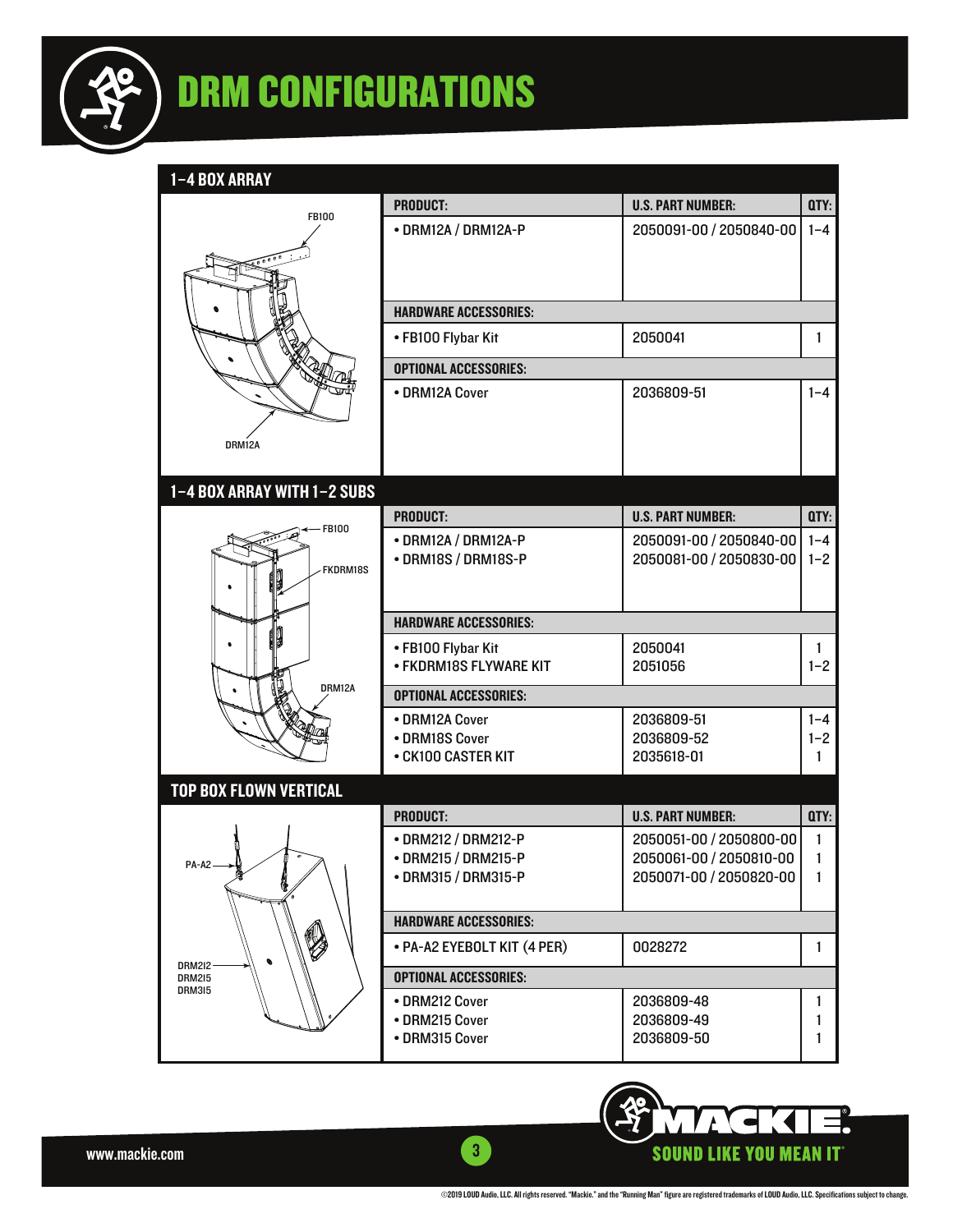

TOP BOY ELOWN HOPIZONTAL

| <u>IUP DUA FLUWN NUNIZUN IAL</u>  |                                            |                                                    |              |
|-----------------------------------|--------------------------------------------|----------------------------------------------------|--------------|
| PA-A2                             | <b>PRODUCT:</b>                            | <b>U.S. PART NUMBER:</b>                           | QTY:         |
|                                   | • DRM315 / DRM315-P                        | 2050071-00 / 2050820-00                            | $\mathbf{1}$ |
|                                   |                                            |                                                    |              |
|                                   |                                            |                                                    |              |
| ข                                 |                                            |                                                    |              |
| $\overline{\bullet}$              | <b>HARDWARE ACCESSORIES:</b>               |                                                    |              |
| $\odot$                           | • PA-A2 EYEBOLT KIT (4 PER)                | 0028272                                            | 1            |
|                                   | <b>OPTIONAL ACCESSORIES:</b>               |                                                    |              |
|                                   | • DRM212 Cover                             | 2036809-48                                         | 1            |
| <b>DRM315</b>                     | • DRM215 Cover                             | 2036809-49                                         | 1            |
|                                   | • DRM315 Cover                             | 2036809-50                                         | 1            |
|                                   |                                            |                                                    |              |
| <b>SUB FLOWN</b>                  |                                            |                                                    |              |
|                                   | <b>PRODUCT:</b>                            | <b>U.S. PART NUMBER:</b>                           | QTY:         |
| PA-A2                             |                                            |                                                    |              |
|                                   | • DRM18S / DRM18S-P                        | 2050081-00 / 2050830-00                            | $\mathbf{1}$ |
|                                   |                                            |                                                    |              |
| $\bullet$                         |                                            |                                                    |              |
|                                   | <b>HARDWARE ACCESSORIES:</b>               |                                                    |              |
|                                   | • PA-A2 EYEBOLT KIT (4 PER)                | 0028272                                            | 1            |
|                                   | <b>OPTIONAL ACCESSORIES:</b>               |                                                    |              |
|                                   | • CK100 CASTER KIT                         | 2035618-01                                         | 1            |
|                                   | • DRM18S Cover                             | 2036809-52                                         | 1            |
| DRM18S                            |                                            |                                                    |              |
| SUB WITH TOP BOX FLOWN HORIZONTAL |                                            |                                                    |              |
|                                   | <b>PRODUCT:</b>                            | <b>U.S. PART NUMBER:</b>                           | QTY:         |
| $PA- A2 \sim$                     |                                            |                                                    |              |
| DRM18S                            | • DRM315 / DRM315-P<br>• DRM18S / DRM18S-P | 2050071-00 / 2050820-00<br>2050081-00 / 2050830-00 | 1<br>1       |
| $\bullet$                         |                                            |                                                    |              |
|                                   |                                            |                                                    |              |
| 9                                 | <b>HARDWARE ACCESSORIES:</b>               |                                                    |              |
|                                   | • PA-A2 EYEBOLT KIT (4 PER)                | 0028272                                            | 3            |
| $PA-A2$                           |                                            |                                                    |              |
| œ<br>$\mathbf{e}^{\mathbf{e}}$    | <b>OPTIONAL ACCESSORIES:</b>               |                                                    |              |
| $\circledcirc$                    | • DRM315 Cover                             | 2036809-50                                         | 1            |
| <b>DRM315</b>                     | • DRM18S Cover                             | 2036809-52                                         | 1            |
|                                   | • CK100 CASTER KIT                         | 2035618-01                                         | 1            |
|                                   |                                            |                                                    |              |